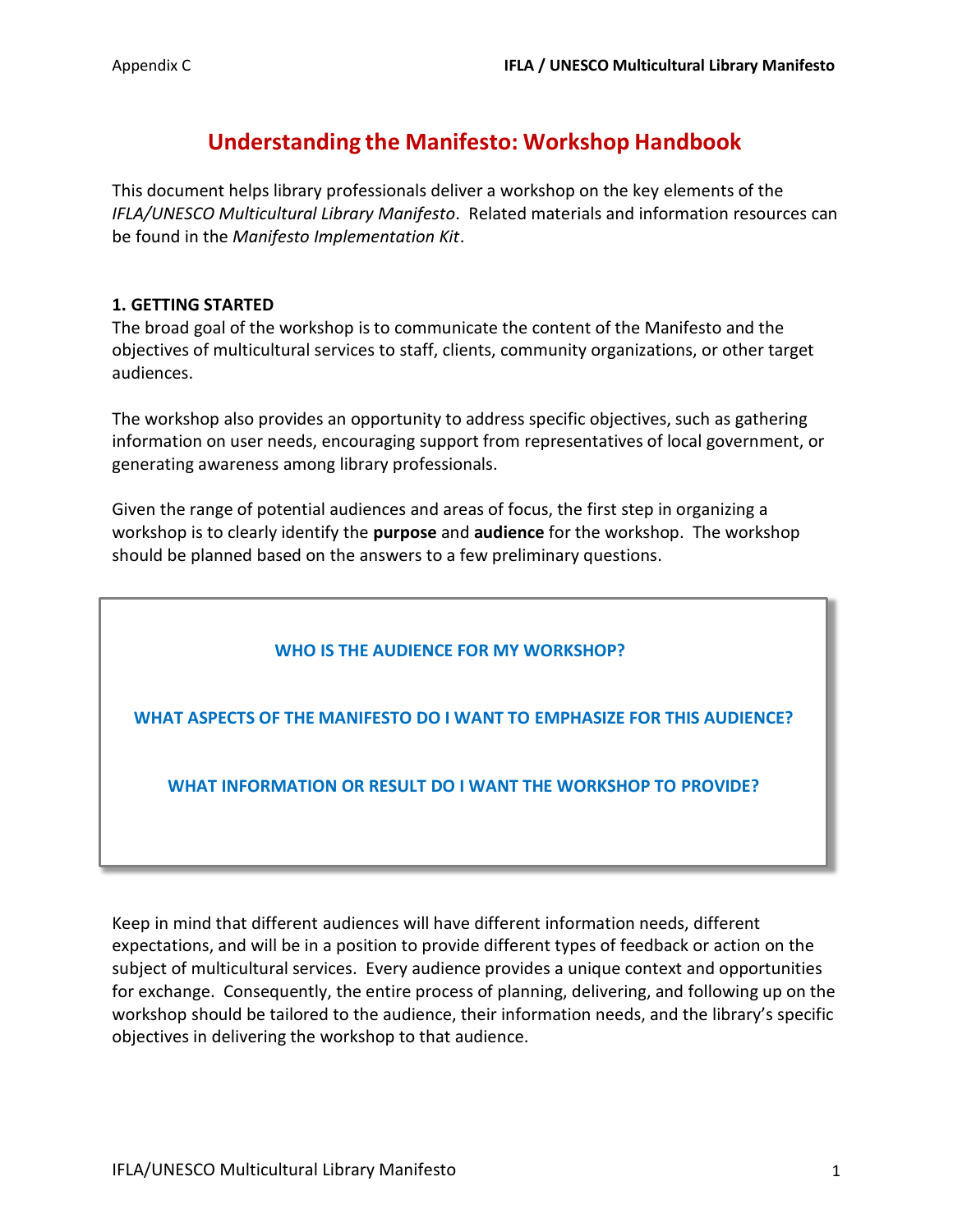## **2. PLANNING THE WORKSHOP**

Each workshop will have a unique character and planning requirements, based on the venue, size of the audience, duration, and supporting resources, among other factors. All workshops should be carefully planned well in advance, based on a timeline that takes into account the target audience, their information needs, and the library's specific objectives.

Throughout the planning process, consult or collaborate directly with members of the intended audience whenever possible, as this will help to establish clear, common objectives and will enable the workshop organizers to take into account unique cultural or linguistic requirements.

Planning will also be shaped by the workshop agenda. The following sample agenda describes a one-hour workshop.

| IFLA / UNESCO Multicultural Library Manifesto<br>- Workshop Agenda |                                 |                  |                                                                                                                                                                                                                                              |
|--------------------------------------------------------------------|---------------------------------|------------------|----------------------------------------------------------------------------------------------------------------------------------------------------------------------------------------------------------------------------------------------|
| $\mathbf{1}$                                                       | <b>Welcome and Introduction</b> | 10 min.          | Welcome and introduce key participants.<br>Clearly identify the objectives for the<br>workshop.<br>Provide an overview of the agenda and<br>$\bullet$<br>any supporting materials distributed.                                               |
| $\overline{2}$                                                     | <b>Manifesto presentation</b>   | $20 \text{ min}$ | Take the audience through the<br>$\bullet$<br>PowerPoint overview of the Manifesto.                                                                                                                                                          |
| 3                                                                  | <b>Workshop activity</b>        | 15 min.          | Conduct an information-gathering<br>$\bullet$<br>activity such as community analysis,<br>group discussions, or other exchange<br>based on the workshop objectives.                                                                           |
| 4                                                                  | <b>Discussion</b>               | 10 min.          | Share results of the activity or provide an<br>$\bullet$<br>opportunity for questions and feedback.                                                                                                                                          |
| 5                                                                  | <b>Closing information</b>      | 5 min.           | Clearly indicate what type of follow up<br>$\bullet$<br>there will be to the workshop; e.g.<br>further information sharing, additional<br>workshops, formal reporting, etc.<br>Provide contact information to<br>encourage ongoing exchange. |

The capacity of the library to deliver the workshop, the workshop duration, the size and specific profile of the target audience will all be key aspects of the planning process. For example, a small staff workshop will have different planning requirements in comparison with a workshop intended for a large community group. However, whether the workshop is designed as a brief, informal exchange, or an extended information-gathering activity, there are basic planning considerations that will remain consistent. The following checklist provides a point of reference for key planning elements: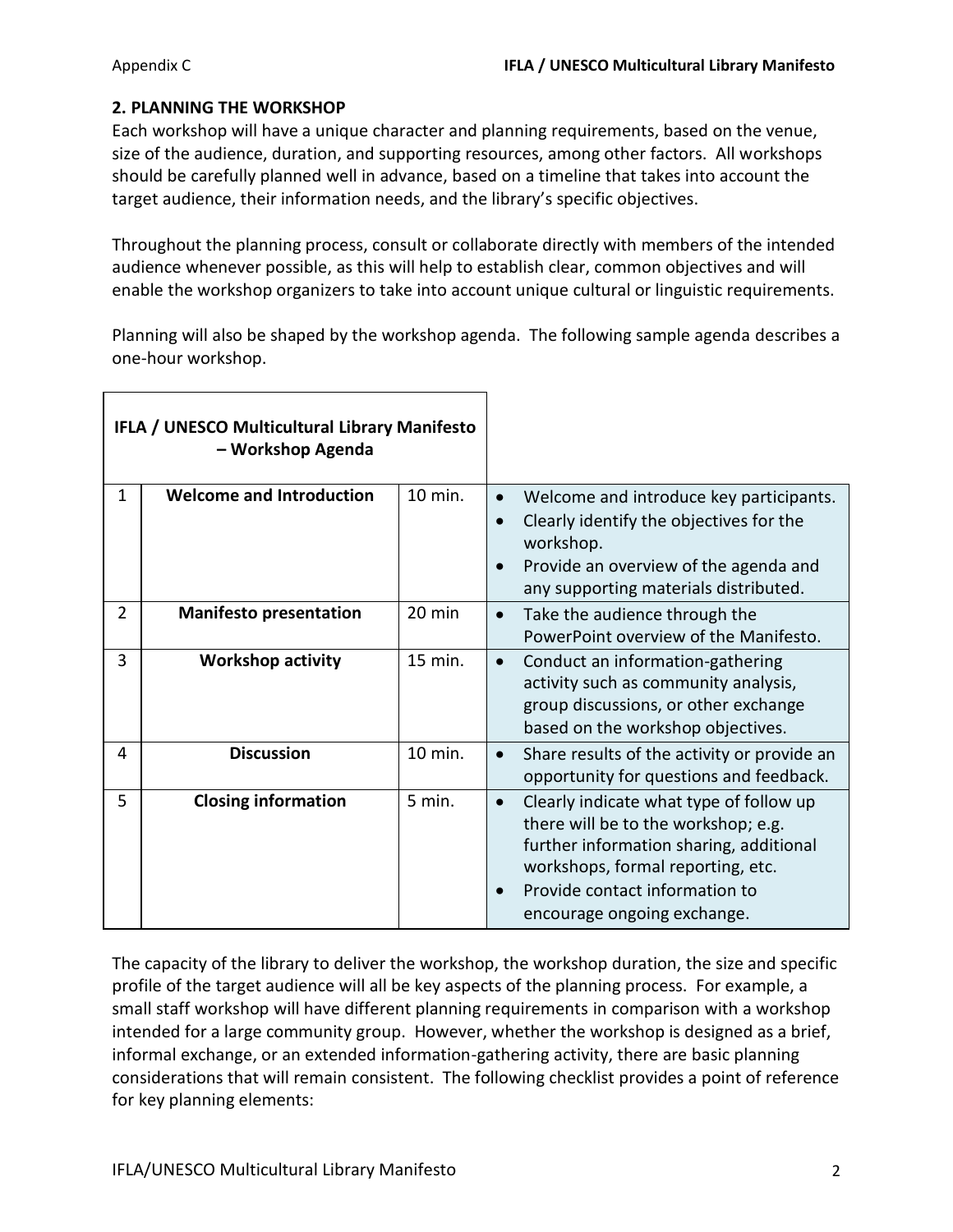| <b>WORKSHOP PLANNING CHECKLIST</b>                                                                                                                                                                                                                                                               |  |  |  |
|--------------------------------------------------------------------------------------------------------------------------------------------------------------------------------------------------------------------------------------------------------------------------------------------------|--|--|--|
| Identify the audience, their information needs, and the library objectives.                                                                                                                                                                                                                      |  |  |  |
| Make informal contact with potential participants, or conduct a general assessment of the<br>availability and potential interest of the intended audience.                                                                                                                                       |  |  |  |
| Identify and arrange roles as needed for staff, volunteers, translators, or other direct<br>contributors.                                                                                                                                                                                        |  |  |  |
| Confirm the date and time of the workshop.                                                                                                                                                                                                                                                       |  |  |  |
| Confirm a venue for the workshop.                                                                                                                                                                                                                                                                |  |  |  |
| Formally announce the workshop date, time, and location through formal invitations or<br>other means tailored to the anticipated audience (e.g. posters, phone calls, printed or<br>electronic invitations, etc.). If RSVPs are required, provide clear instructions and contact<br>information. |  |  |  |
| Identify and arrange for supporting materials required (e.g. printed documents, writing<br>materials, computer equipment, teleconference or videoconference equipment, translation<br>equipment, etc.).                                                                                          |  |  |  |
| Distribute documents in advance if necessary (plan in advance for translation<br>requirements or other accessibility issues as required).                                                                                                                                                        |  |  |  |
| Make arrangements for refreshments or other special accommodations appropriate to the<br>target audience.                                                                                                                                                                                        |  |  |  |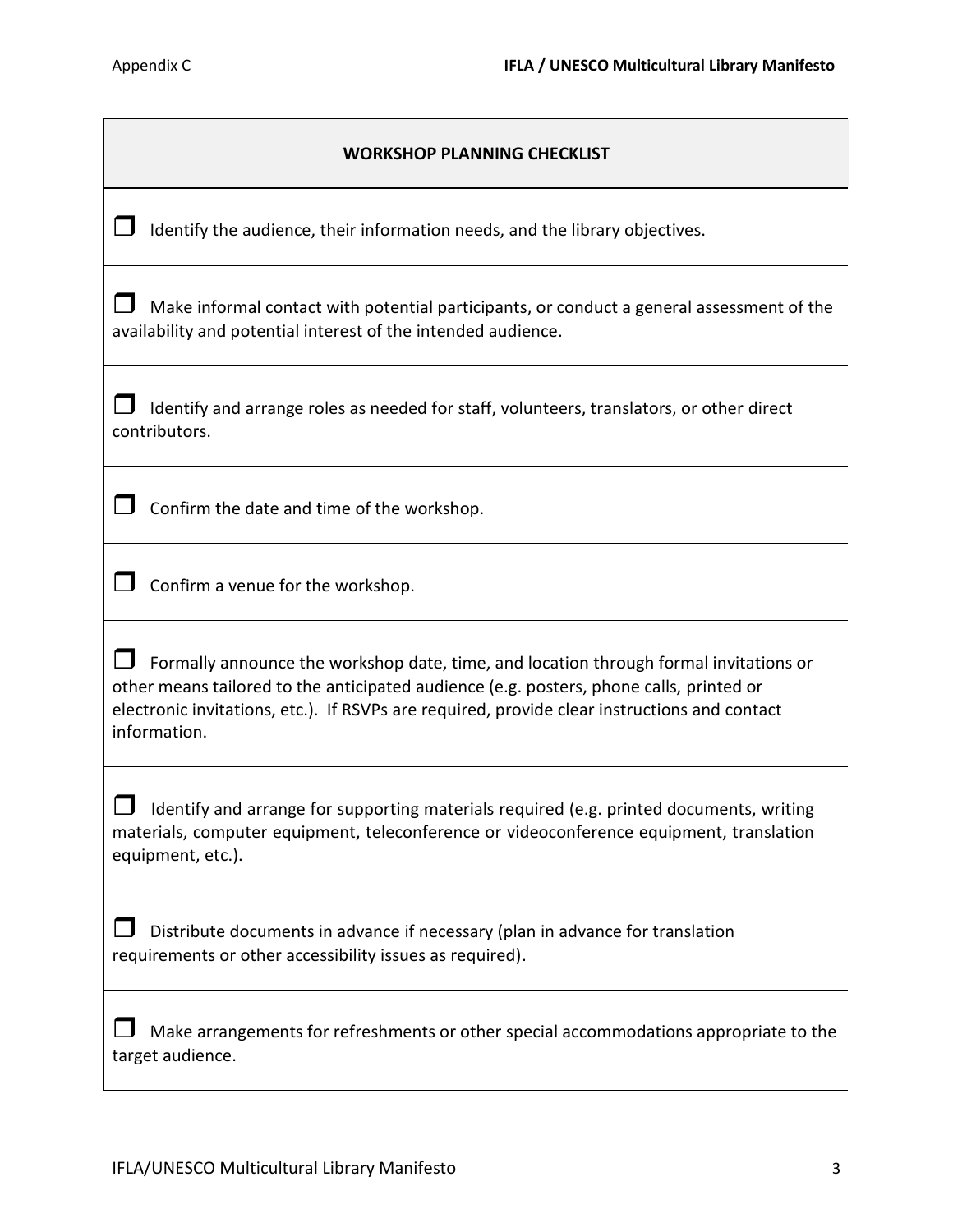#### **3. DELIVERING THE WORKSHOP**

The core focus of the workshop is the content of the Manifesto itself. Where possible, this document should be delivered to the workshop participants in advance, in a language appropriate to that audience. The Manifesto has been translated into over 20 languages, and is available online at[: http://www.ifla.org/publications/iflaunesco-multicultural-library-manifesto](http://www.ifla.org/publications/iflaunesco-multicultural-library-manifesto)

A PowerPoint overview of the Manifesto is available to assist libraries in conducting this central communication aspect of the workshop.

Keep in mind that the workshop also provides an opportunity to address the library's specific objectives in the context of multicultural services, such as identifying opportunities for collection development, soliciting input for staff training, or making resource allocation decisions for new services.

Consequently, the workshop may include a range of potential activities information-gathering or information-exchange activities. For this aspect of the workshop, the Manifesto *Implementation Kit* provides a range of templates and strategies to help libraries understand, apply, and promote multicultural services appropriate to their community.

Some specific activities and approaches can include:

- $\checkmark$  Building social time into the agenda, either before, during, or after the workshop, to enable participants to discuss the subject of multicultural services in an open, informal way.
- $\checkmark$  Gathering information as part of a "Community Analysis and Needs Assessment" initiative (see *Implementation Kit*, Appendix B).
- $\checkmark$  Breaking the audience into discussion groups, with a plenary exchange focusing on specific elements of the Manifesto and how these could be reflected in their library's information resources, services, or programs.
- $\checkmark$  Conducting a series workshops, each tailored to a cultural community served by the library.